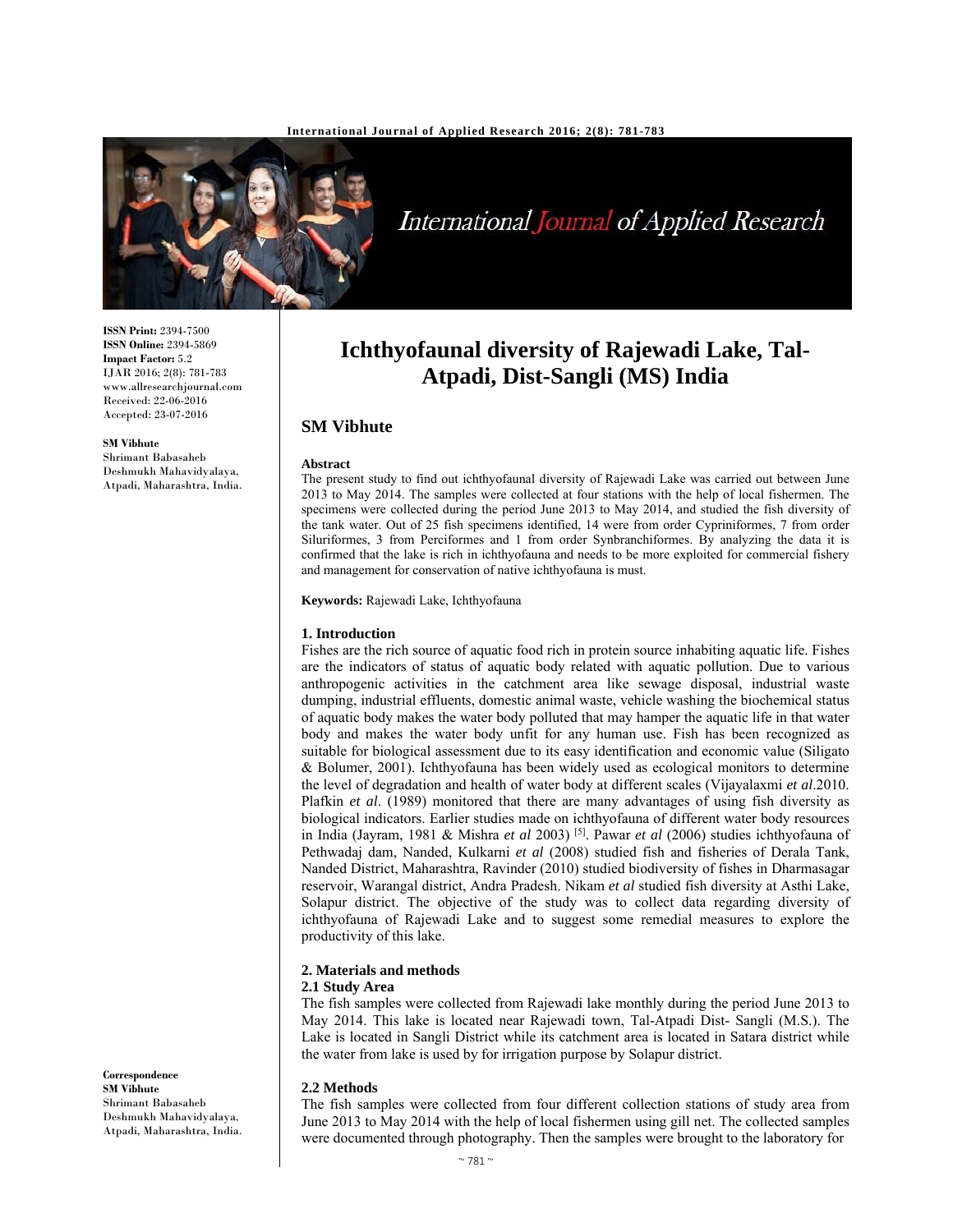their identification and preserved in 10% formaldehyde solution. The fish fauna was identified with the help of standard keys of Day (1878), Jayram (1981) [5] and Talwar and Jhingran (1991)<sup>[7]</sup>.

## **3. Results and Discussion**

Total 39900 species of vertebrate fauna is recognized worldwide of which 21723 species belongs to ichthyofauna of which 930 belongs to fresh water and remaining to marine water (Jayram 1991). Fresh water lakes, ponds and manmade farm ponds may fulfill additional food requirement of human population, create more job opportunities and will help in uplifting socioeconomic status of poor fishermen. In the present study 25 fish specimens were identified, 14 were from order Cypriniformes, 7 from order Siluriformes, 3 from Perciformes and 1 from order Synbranchiformes. Among all orders Cypriniformes were dominant comprising 14 species. These were *Labeo angra, Cirrhinus mrigala, Cirrhinus* 

*fulungee, Catla catla, Labeo calbasu, Osteobrama cotio cotio, Labeo sindensis, Puntius jerdoni, Cirrhinus reba, Puntius amphibious, Garra mullya, Garra gotyla gotyla, Salmostoma navacula* belonging to cyprinidae family. The order siluriformes were represented by 7 species these were *Mystus malabaricus*, *Rita rita, Mystus montanus*, *Aorichthys*  aor Ompok bimaculatus, Heteropneustes *Eutropiichthys murius* belonging to Heteropneustidae and Schibeidae family. Order synbranchiformes was represented by *Mastacembelus a. armatus* belonging to Mastacembelidae family. While order perciformes was represented by *Glossogobius giuris*, *Lactarius lactarius, Pseudambassis ranga* belonging to Gobiidae, Lactariidae and Ambassidae family. In present investigation the order Cypriniformes was dominant with 14 species followed by order siluriformes with 7 species, order synbranchiformes with 1 species and order perciformes with 3 species.

| Order            | Family           | <b>Sub Family</b> | <b>Species</b>                      |
|------------------|------------------|-------------------|-------------------------------------|
| Cypriniformes    | Cyprinidae       | Cyprininae        | Puntius ticto (Ham - Buch)          |
|                  |                  |                   | Labeo angra (Ham - Buch)            |
|                  |                  |                   | Cirrhinus mrigala (Ham - Buch)      |
|                  |                  |                   | Cirrhinus fulungee (Sykes)          |
|                  |                  |                   | Catla catla (Ham-Buch)              |
|                  |                  |                   | Labeo calbasu (Ham-Buch)            |
|                  |                  |                   | Osteobrama cotio cotio (Ham - Buch) |
|                  |                  |                   | Labeo sindensis (Day)               |
|                  |                  |                   | Puntius jerdoni (Day)               |
|                  |                  |                   | Cirrhinus reba (Ham-Buch)           |
|                  |                  |                   | Puntius amphibious (Val)            |
|                  |                  |                   |                                     |
|                  |                  | Garrinae          | Garra mullya (Sykes)                |
|                  |                  |                   | Garra gotyla gotyla (Gray)          |
|                  |                  |                   |                                     |
|                  |                  | Cultrinae         | Salmostoma navacula (Valenciennes)  |
|                  |                  |                   |                                     |
| Siluriformes     | Bagridae         |                   | Mystus malabaricus (Jerdon)         |
|                  |                  |                   | Rita rita (Ham-Buch)                |
|                  |                  |                   | Mystus montanus (Jerdon)            |
|                  |                  |                   | Aorichthys aor (Ham-Buch)           |
|                  |                  |                   |                                     |
|                  | Siluridae        |                   | Ompok bimaculatus (Bloch)           |
|                  |                  |                   |                                     |
|                  | Heteropneustidae |                   | Heteropneustes fossilis (Bloch)     |
|                  |                  |                   |                                     |
|                  |                  |                   |                                     |
|                  | Schilbeidae      |                   | Eutropiichthys murius (Ham-Buch)    |
|                  |                  |                   |                                     |
| Synbranchiformes | Mastacembelidae  |                   | Mastacembelus a. armatus (Lacepede) |
|                  |                  |                   |                                     |
| Perciformes      | Gobiidae         |                   | Glossogobius giuris (Ham - Buch)    |
|                  |                  |                   |                                     |
|                  | Lactariidae      |                   | Lactarius lactarius (Schneider)     |
|                  | Ambassidae       |                   | Pseudambassis ranga (Ham-Buch)      |

| Sr. No. | Order               | <b>Number Of Species</b> |
|---------|---------------------|--------------------------|
|         | Cvpriniformes       |                          |
|         | <b>Siluriformes</b> |                          |
|         | Synbranchiformes    |                          |
|         | Perciformes         |                          |